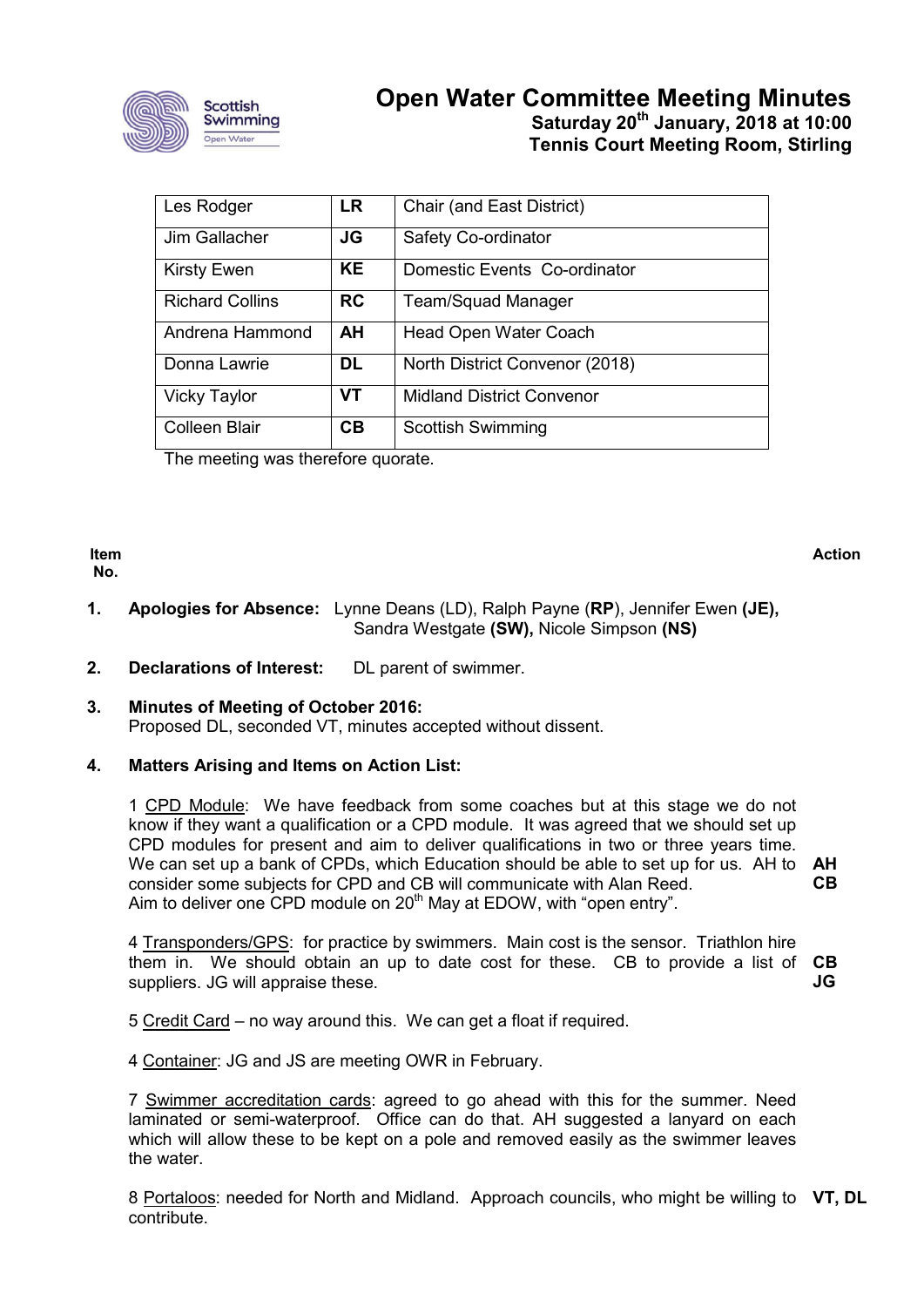9 Shirts for SNOWs with swimmers' names: We should do this. We would need to set **?** up a system with pre-order and payment up front. To be discussed with potential supplier.

17 Improve access for organisers to online entry system. Should be possible. Some **LR,KE,CB** training will be needed for KE and LR with Francesca. KE and CB to discuss. Reformatting of output will be needed to ease processing.

22 Medical Information for manual entries. LR to produce new sheet to be added to **LR** entry forms.

#### **5. Correspondence/Meetings:**

Neptune Steps: We got an invite for a few free places, subject to age conditions. These were offered to the top swimmers in the Senior GP 2017.

There was a discussion around an open water swimming group which appears to be attempting to set itself up as a charitable central body for the discipline. We have not been approached by this body for our input. LR to discuss with Forbes.

**LR**

Agreed swimwear: This is under consideration by Board and we should hear something soon.

GDPR: Scottish Swimming is formulating a policy on this. In the meantime, advice is to find all the data each of us holds (electronic and paper), destroy or delete it if we don't need it. If we need it, identify why we need it. This will reduce the burden before the **All** regulations come into effect in May.

#### **6. Targets and Budget:**

There was a discussion around targets to set for next year. We are in the last year of our current development plan and so some of the targets have been met or else have been overtaken by changes in the discipline (rule changes, etc).

Dev Target 4 will no longer be relevant if the age change is introduced at the AGM (Dev Target 4A).

Dev Target 5 is available in partnership with other organisations but cannot effectively be fulfilled "in house" without coaches who are trained to deliver this.

Dev Target 11 should be split between RLSS and OWR.

Dev Target 12 – it was decided that this is no longer practicable.

Dev Targets 13 to 15 relate to promotion and have improve considerably over the current development plan. We need more professional-looking direction signs for events.

Perf Target 4 – National Hub will need to wait for the next cycle since no venue has emerged as greatly suited. Possible good news relating to the East Renfrewshire development as a wakeboarding centre. Might we be able to access this too?

Perf Target 5 the available technology is close to being developed but there is nothing yet available which will suit us.

Budget: we are not sure at this point whether Scottish Swimming as a whole will be subject to budget cuts. Agreed we should build on Development Squad going forward since many of the Team swimmers now have other priorities in their lives.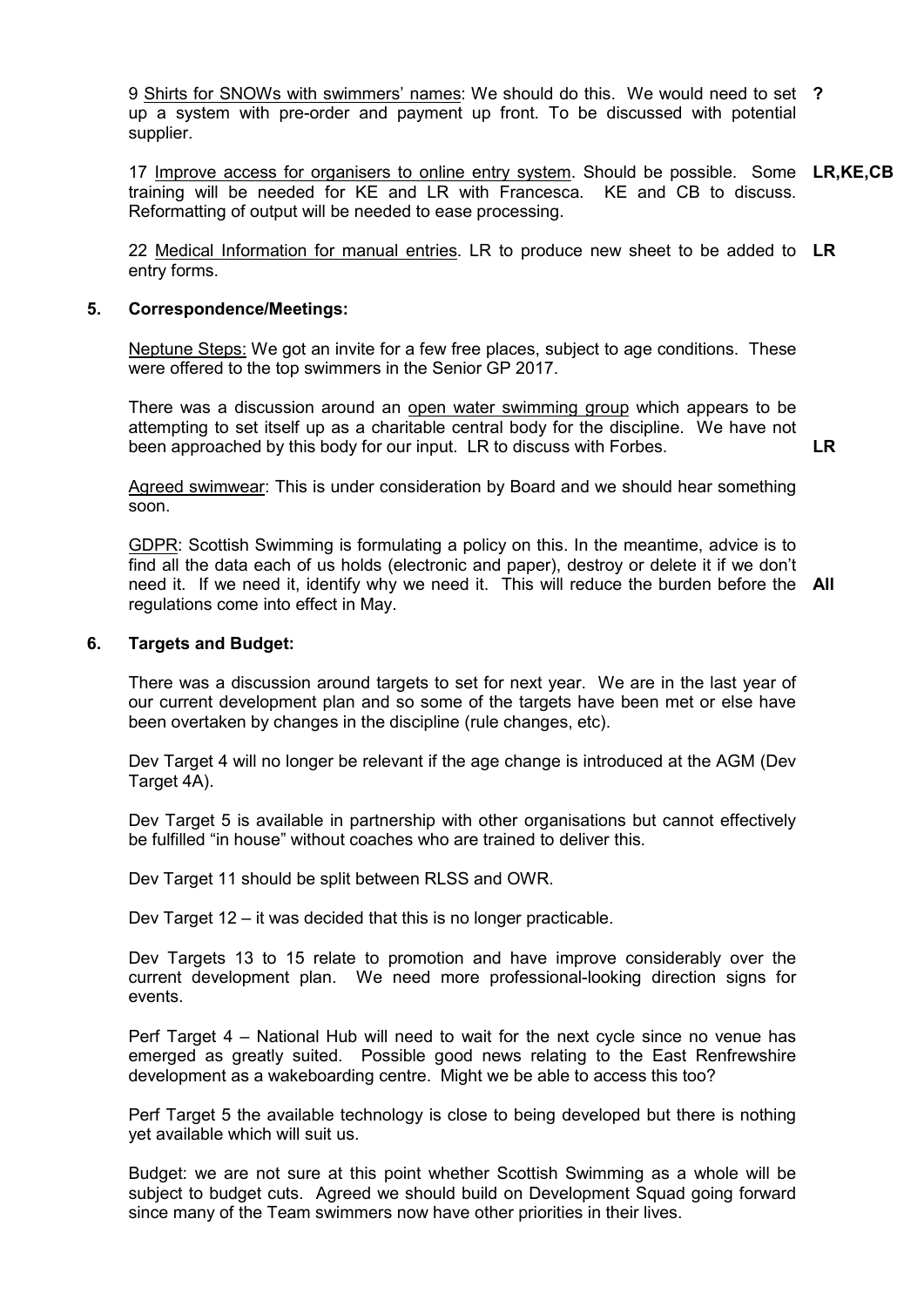This will likely require an increased focus on Development Squad and a slight increase in funding.

The CPD modules, etc, will likely have an associated cost and this would mean we have **LR** to request funds to cover this.

#### **7. Domestic Events 2018:**

#### SNOWS:

Saturday 18<sup>th</sup> August: 5km, 2km, Relay and new 500m race for younger swimmers. Sunday 19<sup>th</sup> August: Challenge events, 1km and 10km. Open 1km to all-comers but we likely have to limit entries.

#### Midland:

 $9<sup>th</sup>$  June: 500m, 1.5km, 3km, 5km and relay. Swim England qualifier, subject to agreement with Swim England.

## East:

 $20<sup>th</sup>$  May: to be held after the morning Come and Try event at Lochore, thus creating a bigger overall event. Adults followed by children's come and try in the morning, a 1km Challenge event and then the District Championships, to be 1km Junior, 2km Senior and Relay, as in the 2016 event.

## North:

 $21<sup>st</sup>$  July: 500m, 1.5km, 3km, 5km and relay.

## West:

1<sup>st</sup> September: Same format and location as last year. Ken Challenge, 2km, 4km, relay.

## YeAABA events:

No information available before the meeting and YeAABA's website is down. CB emailed image of calendar information to LR to update our own calendar.

Please aim for mid March to get entry forms/information onto the website.

Come and Try at Loch Lomond Shores on 16<sup>th</sup> June.

#### **8. Governance:**

We will be putting age changes to the SASA AGM.

Event Guidelines will need reviewed. LR to consider whether these could be split into general guidance and guidance specific to the running of Scottish Swimming events and **LR** report back.

New Regulations as previously discussed have been approved by Board subject to the result of the AGM.

# **9. Team/Squad:**

AH and RC to agree selection criteria for publishing. Separate meeting will come up with **AH,RC,LR**proposals?

We will likely lose some Team swimmers this year. We are expecting a very small Team only. On that basis, the intent is to rebuild on Development Squad.

Cyprus is the first weekend in October this year and will be on a similar format to last year. We can book flights early (at slightly higher cost for flexibility in terms of the names). We know Cyprus well now, which will be important if we are taking a larger Development Squad. It needs to be a good experience.

**Organisers**